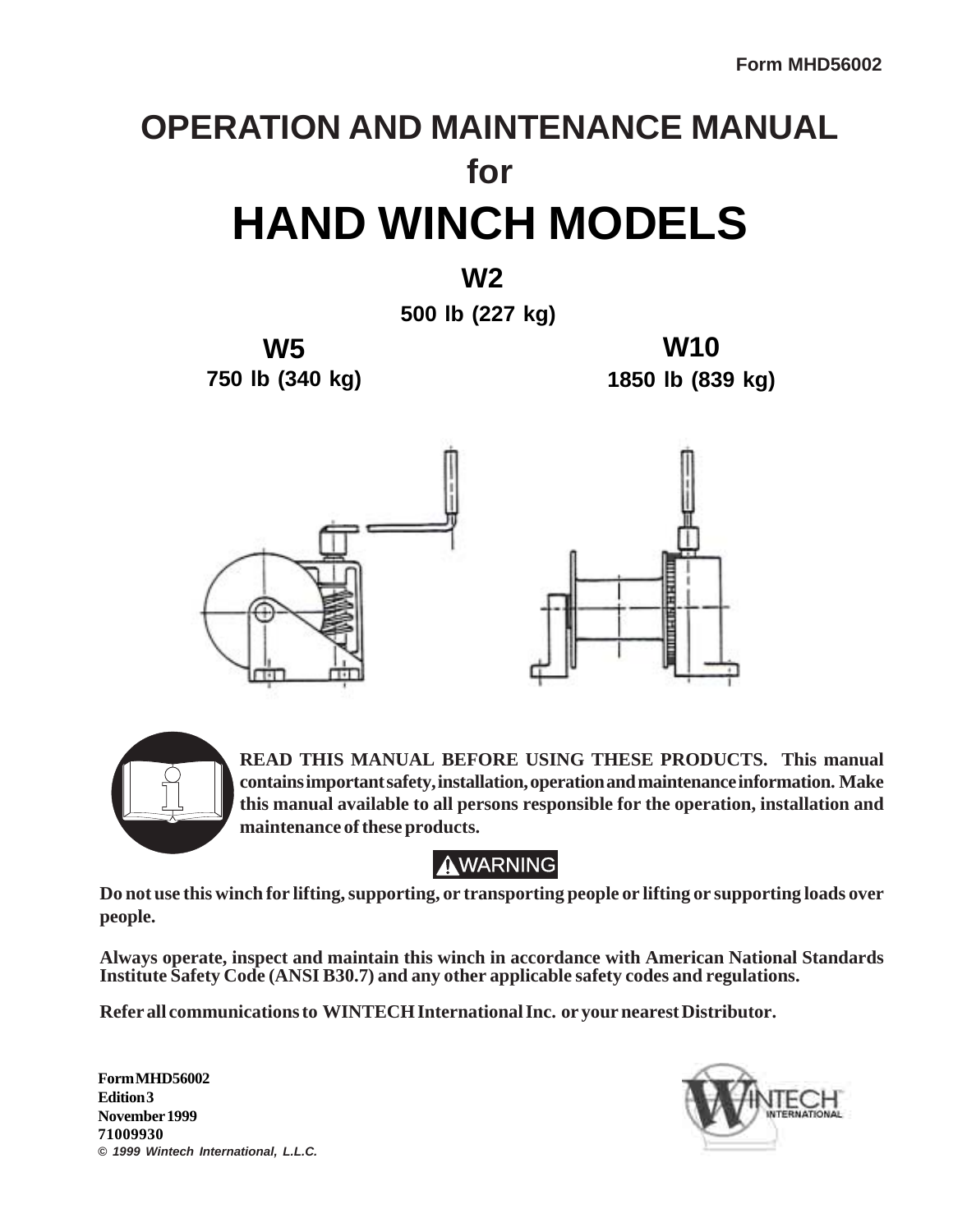#### **SAFETY INFORMATION**

This manual provides important information for all personnel involved with the safe installation, operation and proper maintenance of this product. Even if you feel you are familiar with this or similar equipment, you must read and understand this manual before operating the product.

#### **Danger, Warning, Caution and Notice**

Throughout this manual there are steps and procedures which, if not followed, may result in a hazard. The following signal words are used to identify the level of potential hazard.

### DANGER

Danger is used to indicate the presence of a hazard which *will* cause *severe* personal injury, death, or substantial property damage if the warning is ignored.

### WARNING

Warning is used to indicate the presence of a hazard which *can* cause *severe* personal injury, death, or substantial property damage if the warning is ignored.

### $\mathbf{\hat{A}}$  CAUTION

Caution is used to indicate the presence of a hazard which *will* or *can* cause *minor* personal injury or property damage if the warning is ignored.

### **NOTICE**

Notice is used to notify people of installation, operation, or maintenance information which is important but not hazard-related.

nized safety sources make a common point: Employees who work near cranes or assist in hooking on or arranging a load should be instructed to keep out from under the load. From a safety standpoint, one factor is paramount: conduct all lifting operations in such a manner that if there were an equipment failure, no personnel would be injured. This means keep out from under a raised load and keep out of the line of force of any load.

To our interpretation, **Wintech INTERNATIONAL** winches are manufactured in accordance with the latest ASME B30.7 standards.

However, contrary to common belief, the Occupational Safety and Health Act of 1970, as we understand it, generally places the burden of compliance with the user, not the manufacturer. Many OSHA requirements are not concerned or connected with the manufactured product but are, rather, connected with the final installation: "It is the owner's responsibility and user's responsibility to determine the suitability of a product for any particular use. Check all applicable industry, trade association, federal, state and local regulations. Read all operating instructions and warnings before operation."

**Rigging:** It is the responsibility of the operator to exercise caution, use common sense and be familiar with proper rigging techniques. See ANSI/ASME B30.9 for rigging information, American National Standards Institute, 1430 Broadway, New York, NY 10018.

### **NOTICE**

**• Using other than genuine WINTECH INTERNATIONAL parts will result in the void of warranty.**

#### **Safety Summary**

### WARNING

**• Do not use this winch for lifting, supporting, or transporting people or lifting or supporting loads over people.**

**• The supporting structures and load-attaching devices used in conjunction with this winch must provide an adequate safety factor to handle the rated load, plus the weight of the winch and attached equipment. This is the customer's responsibility. If in doubt, consult a qualified structural engineer.**

The National Safety Council, Accident Prevention Manual for Industrial Operations, Eighth Edition and other recog-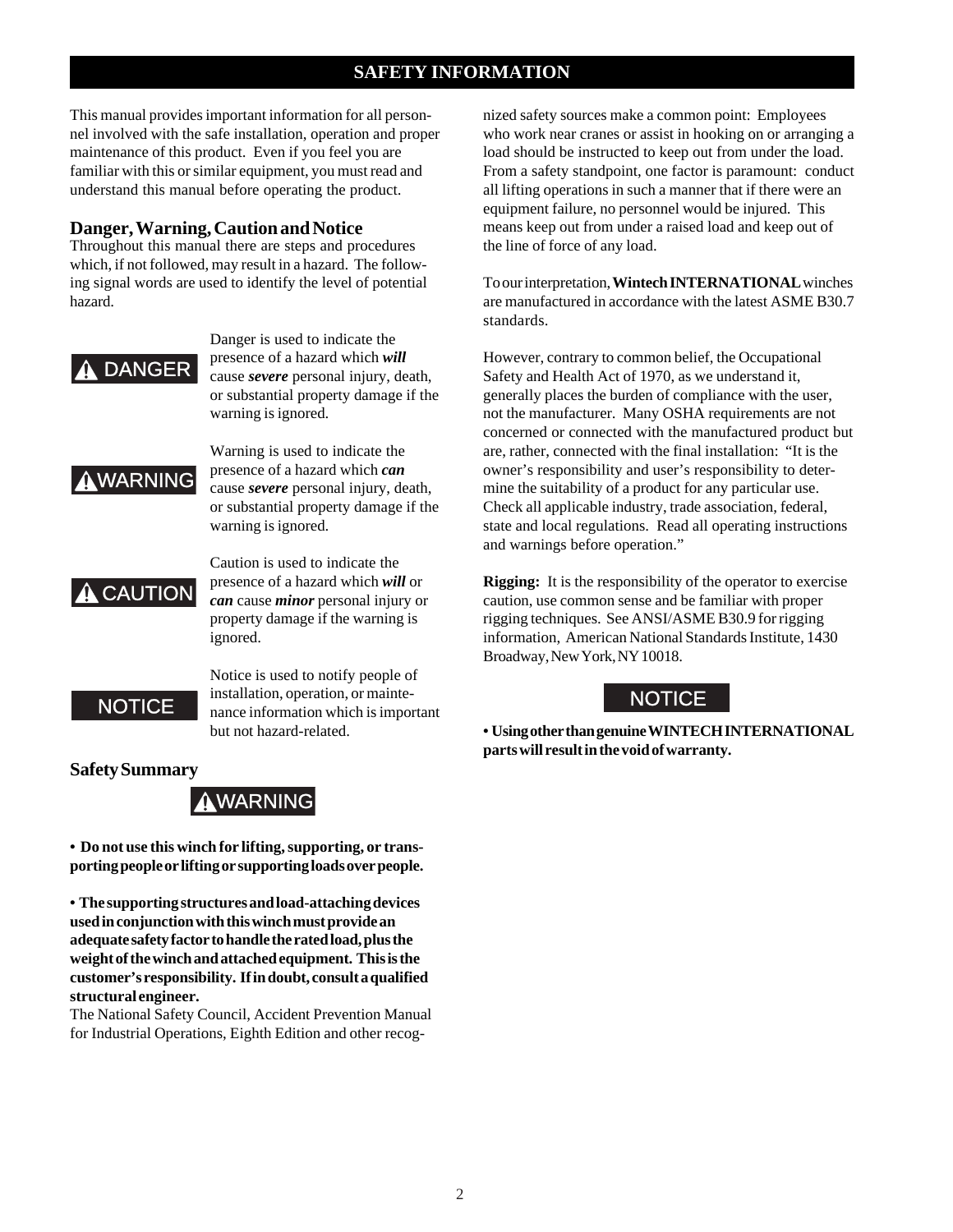#### **SAFE OPERATING INSTRUCTIONS**

The following warnings and operating instructions have been adapted in part from American National (Safety) Standard ANSI B30.7 and are intended to avoid unsafe operating practices which might lead to personal injury or property damage.

**WINTECH INTERNATIONAL** recognizes that most companies who use winches have a safety program in force at their facility. In the event that some conflict exists between a rule set forth in this publication and a similar rule already set by an individual company, the more stringent of the two should take precedence.

Safe Operating Instructions are provided to make an operator aware of dangerous practices to avoid and are not necessarily limited to the following list. Refer to specific sections in the manual for additional safety information.

- 1. Only allow qualified personnel (trained in safety and operation) to operate and maintain a winch.
- 2. Only operate a winch if you are physically fit to do so.
- 3. When a "DO NOT OPERATE" sign is placed on the winch, do not operate the winch until the sign has been removed by designated personnel.
- 4. Before each shift, check the winch for wear or damage.
- 5. Never lift a load greater than the rated capacity of the winch. See warning labels and tags attached to winch.
- 6. Keep hands, clothing, etc., clear of moving parts.
- 7. Never place your hand in the throat area of a hook or in the vicinity of the wire rope as it spools onto the drum.
- 8. Always rig loads properly and carefully.
- 9. Be certain the load is properly seated in the saddle of the hook. Do not tipload the hook as this leads to spreading and eventual failure of the hook.
- 10. Do not "side pull" or "yard".
- 11. Make sure everyone is clear of the load path. Do not lift a load over people.
- 12. Never use the winch for lifting or lowering people, and never allow anyone to stand on a suspended load.
- 13. Ease the slack out of the wire rope when starting a lift. Do not jerk the load.
- 14. Do not swing a suspended load.
- 15. Never suspend a load for an extended period of time.
- 16. Never leave a suspended load unattended.
- 17. Pay attention to the load at all times when operating the winch.
- 18. After use, properly secure winch and all loads.
- 19. The operator must maintain an unobstructed view of the load at all times.
- 20. Never use the wire rope as a sling.

#### **WARNING TAGS**

Each winch is supplied from the factory with the warning tag shown. If the tag is not attached to your unit, order a new tag and install it. Refer to the parts list for the part number. Read and obey all warnings and other safety information attached to this winch. Tag may not be shown actual size.

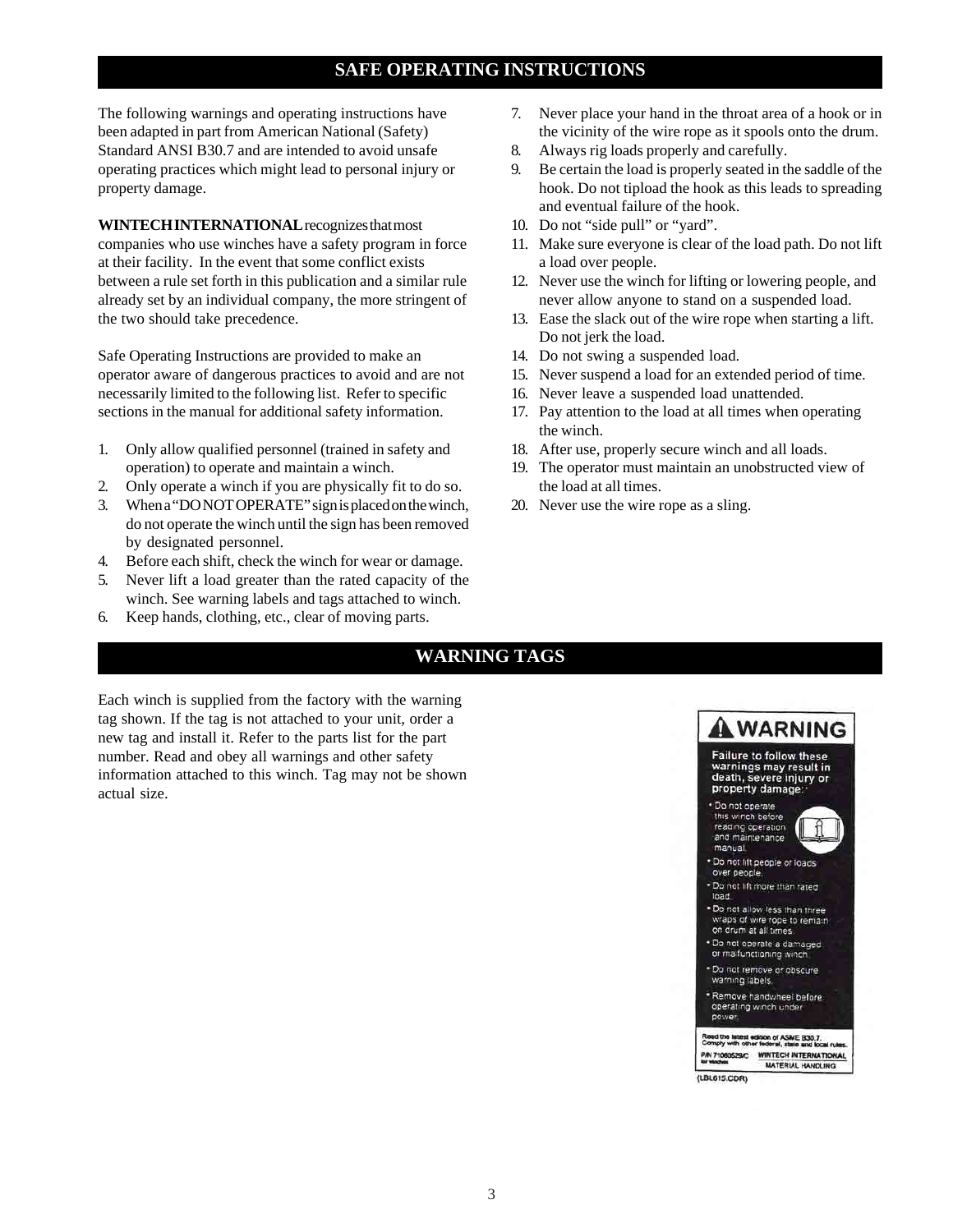### **INSTALLATION**

### A CAUTION

**• Owners and users are advised to examine specific, local or other regulations, including American National Standards Institute and/or OSHA Regulations which may apply to a particular type of use of this product before installing or putting winch to use.** 

#### **Mounting**

WARNING CAUTION

1. If the winch is to be mounted in one position be sure the mounting surface is even and of sufficient strength to handle the rated load and prevent possible winch damage resulting from distortion or twisting of the winch frame.

2. Make sure the winch is positioned so handle can rotate a full 360 degrees unobstructed. Reposition winch if necessary.

3. Make sure the mounting surface is flat to within 1/16 in. (2 mm). Shim if necessary.

4. Maintain a fleet angle between the sheave and winch of no more than 1-1/2 degrees. The lead sheave must be on a center line with the drum and for every inch (25 mm) of drum length, the lead sheave must be at least 1.6 feet (0.5 m) from the drum.

5. Mounting bolts for Models W2 and W5 must be 3/8 in. (M10) and for Model W10 1/2 in. (M14). All mounting bolts must be Grade 8 or better. Torque 3/8 in. (M10) bolts to 30 lb. ft.

(40 N.m) and 1/2 in. (M14) bolts to 75 lb. ft.

(100 N.m). Use self-locking nuts or nuts with lockwashers.



(Dwg. MHTPA0124)

| Model<br>No.<br>W <sub>2</sub> | <b>Bolt Hole Dimensions</b><br>A |     |           | B                           | $\mathsf{C}$ |            |
|--------------------------------|----------------------------------|-----|-----------|-----------------------------|--------------|------------|
|                                | in.<br>$6 - 3/4$                 | 171 | $3 - 7/8$ | $(mm)$ in. $(mm)$ in.<br>98 | 1/2          | (mm)<br>12 |
| W <sub>5</sub>                 | $10 - 1/4$                       | 260 | $3 - 7/8$ | 98                          | 1/2          | 12         |
| W <sub>10</sub>                | $13 - 1/2$                       | 343 | $5 - 1/4$ | 133                         | 5/8          | 16         |

- 6. Tighten mounting bolts evenly.
- 7. To ensure an even distribution of force, place flat washers under the fastener heads where they contact the winch frame.
- 8. Do not weld to any part of the winch without first receiving approval from the factory.

#### **Wire Rope Selection**

Consult a reputable wire rope manufacturer or distributor for assistance in selecting the appropriate type and size of wire rope and, where necessary, a protective coating. Use a wire rope which provides an adequate safety factor to handle the actual working load and meets all applicable industry, trade association, federal, state and local regulations. When considering wire rope requirements the actual working load must include not only the static or dead load but also loads resulting from acceleration, retardation and shock load. Consideration must also be given to the size of the winch wire rope drum, sheaves and method of reeving. Minimum recommended wire rope diameter is 1/8 in. (3 mm) and the maximum wire rope diameter is 5/16 in. (8 mm). The maximum diameter of the wire rope is limited by the size of the wire rope anchor.

#### **AWARNING**

**• Check wire rope diameter provides adequate safety factor.**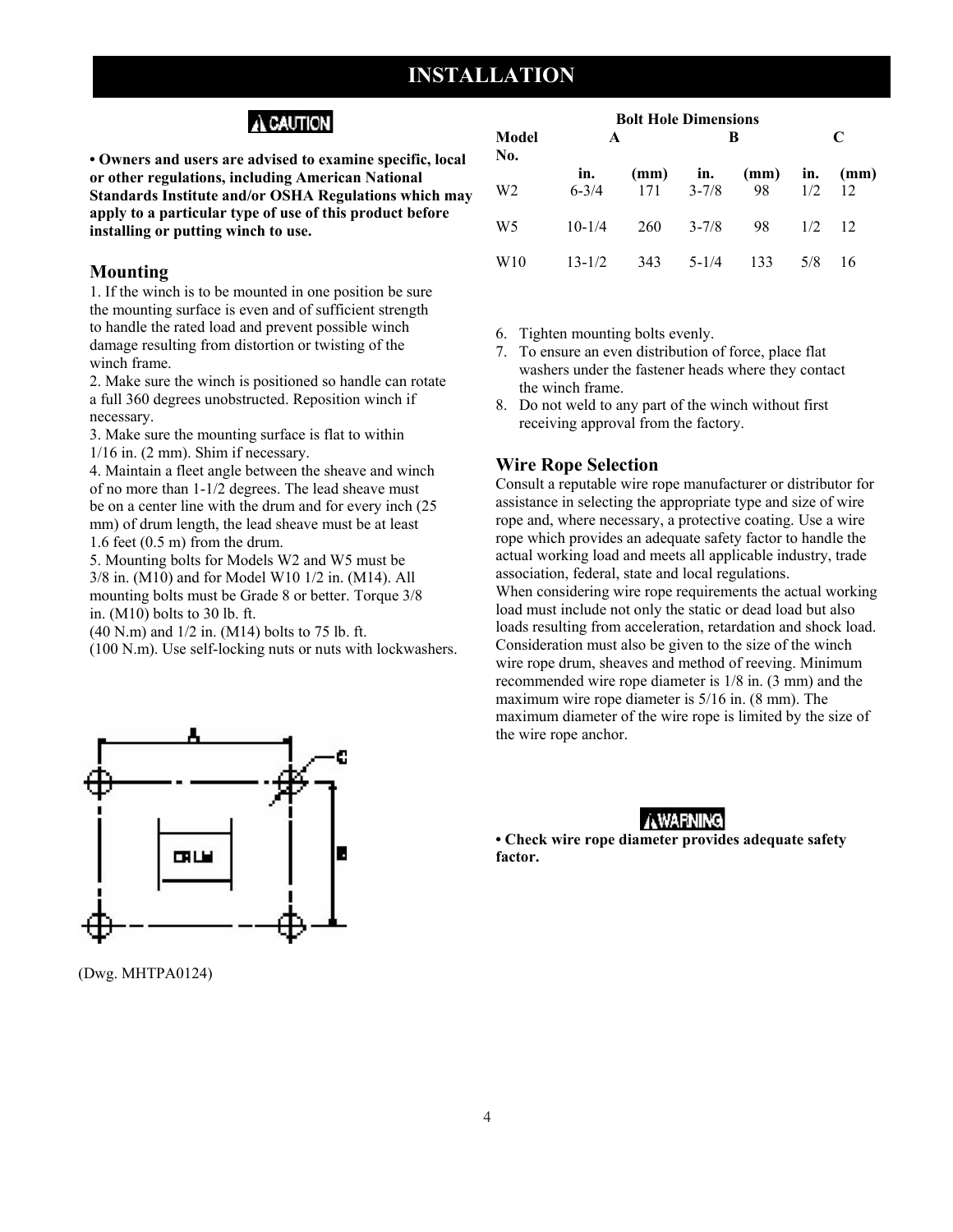#### **Installing a Wire Rope**

## $\hat{\mathbf{A}}$  CAUTION

**• Position the wire rope so that it comes off the top of the drum.**

**• Maintain at least three full wraps of wire rope on the drum at all times.**

1. Cut wire rope to length and fuse end to prevent fraying of strands in accordance with the wire rope manufacturer's instructions.



(Dwg. MHTPA0070)

- 2. Feed the fused end of the wire rope into the wire rope anchor hole in the drum, past the wire rope anchor setscrew, and position the end just beneath the drum surface. (See Dwg. MHTPA0070).
- 3. Secure by tightening wire rope anchor setscrew. Make sure wire rope anchor screw is below the surface of the drum when tightened.

#### **Safe Wire Rope Handling Procedures**

- 1. Always use gloves when handling wire rope.
- 2. Never use wire rope which is frayed or kinked.
- 3. Never use wire rope as a sling.
- 4. Always ensure wire rope is correctly spooled and first layer is tight.

#### **Wire Rope Spooling**

To allow for uneven spooling and decrease in line pull capacity as the drum fills up, use as short a wire rope as practical. Always maintain three or more wraps of wire rope on the drum. When rewinding wire rope apply tension to eliminate slack. This helps achieve level winding, tight spooling and avoids "Birdnesting".

#### **Rigging**

Make sure all wire rope blocks, tackle and fasteners have sufficient safety margin to handle the required load. Do not allow wire rope to contact sharp edges or make sharp bends which will cause damage to wire rope. Use a sheave. Refer to wire rope manufacturer's handbook for proper sizing, use and care of wire rope.

#### **Safe Installation Procedures**

- 1. Do not use wire rope as a ground (earth) for welding.
- 2. Do not attach a welding electrode to winch or wire rope.
- 3. Never run the wire rope over a sharp edge. Use a correctly sized sheave.
- 4. When a lead sheave is used, it must be aligned with the center of the drum. The diameter of the lead sheave must be at least 18 times the diameter of the wire rope.
- 5. Always maintain at least three full wraps of wire rope on the drum.

#### **OPERATION**

The four most important aspects of winch operation are: 1. Follow all safety instructions when operating the

- winch.
- 2. Allow only qualified people to operate the winch.
- 3. Subject each winch to a regular inspection and maintenance procedure.
- 4. Be aware of the winch capacity and weight of load at all times.

**• WINTECH INTERNATIONAL products are not designed or suitable for lifting, lowering or moving persons. Never lift loads over people.**

**• Do not use power to drive the winch.**

**• Maintain at least three full wraps of wire rope on the drum at all times.**

#### **Handle Attachment**

Align groove in handle (5) with roll pin (9B) in worm shaft (7). Press handle (5) down until roll pin (9B) is seated at root of handle groove. Insert cotter pin (12) through hole in handle (5) and worm shaft (7). If inserting the cotter pin (12) is difficult, make sure handle (5) has been completely pressed onto the worm shaft (7). Secure by bending ends of cotter pin (12) apart.



**• A creeping load can cause death or injury. Do not rely on the worm gear reduction to hold a suspended load. • Do not overload winch.**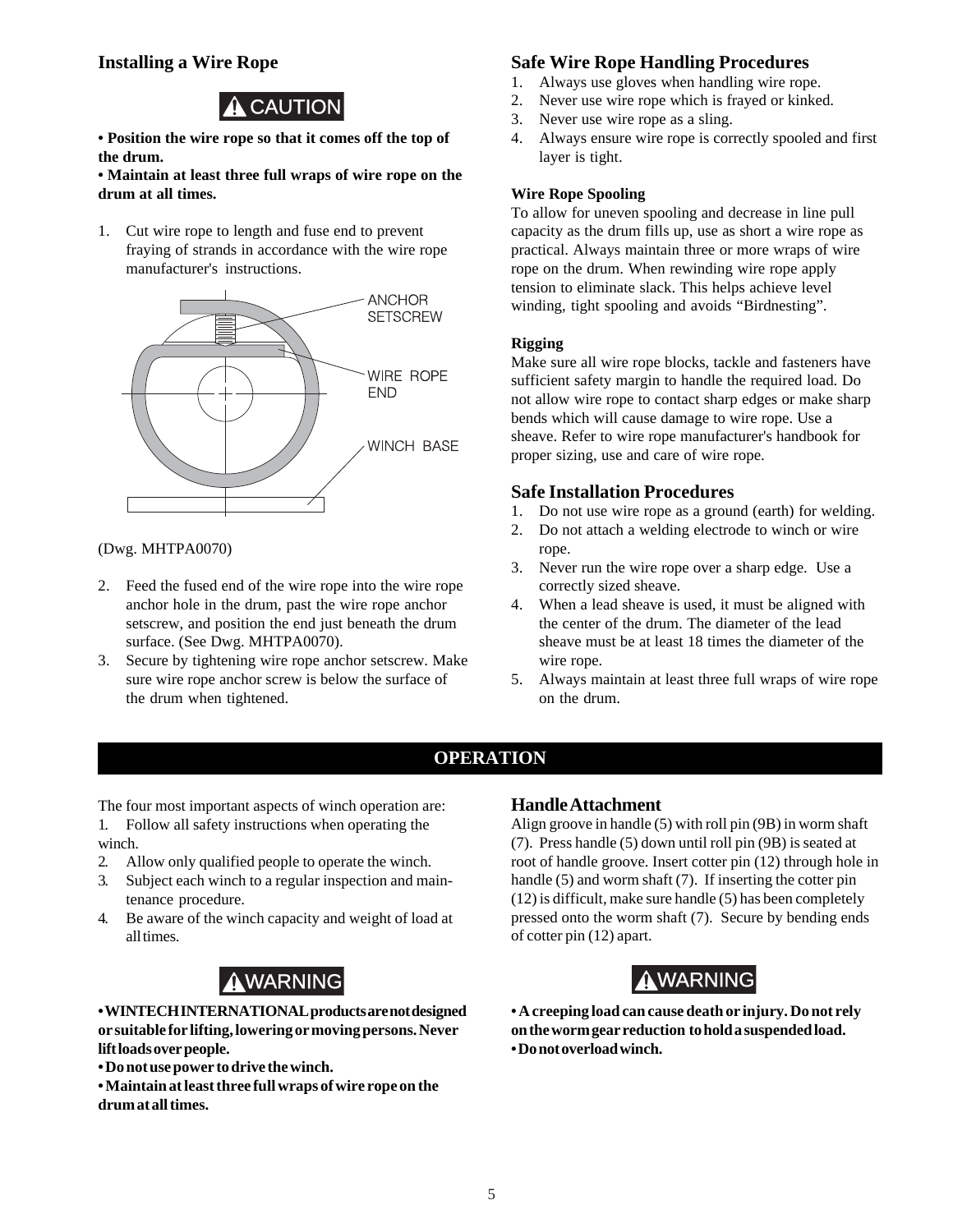#### **Paying Out or Hauling In**

When facing the large frame (1) side of the winch: Rotate the handle (5) clockwise to rotate the drum

clockwise.

Rotate the handle (5) counterclockwise to rotate the drum counterclockwise.

To avoid "bird nesting" caused by slack wire rope, apply tension to the wire rope when spooling onto the drum.



• **When the handle stops moving the worm gear reduction causes the drum to stop, giving the impression of a self-locking mechanism. However, to provide adequate safety, a separate locking device must be used to secure the load.**

#### **INSPECTION**

There are two types of inspection, the frequent inspection performed by the operator while using the winch and more thorough periodic inspections performed by qualified personnel. Careful inspection on a regular basis will reveal potentially dangerous conditions while still in the early stages, allowing corrective action to be taken before the condition becomes dangerous.

Any deficiency revealed through inspection must be reported to an appointed person. A determination must be made as to whether a deficiency constitutes a safety hazard before resuming operation of the winch.

#### **Frequent Inspection**

On winches in continuous service, frequent inspection should be made at the beginning of each shift. In addition, visual observations should be conducted during regular service for any damage or evidence of malfunction.

- 1. OPERATION. To make sure the drive mechanism operates properly, check for sticking or other signs of malfunction. Repair if necessary.
- 2. LIMIT DEVICES. If used, check that they operate properly.
- 3. WIRE ROPE. Lubricate if necessary. Replace the wire rope if damaged or excessively worn. Consult the wire rope manufacturer's inspection information or a recognized safety source, such as the latest edition of National Safety Council, Accident Prevention Manual for Industrial Operations or ANSI/ASME B30.7. The following list is a users guide to the accepted standards by which wire rope must be judged and is not presented as a substitute for an experienced inspector.
	- a. Damage, such as: bird cages, kinking, core protrusion, crushing and main strand displacement.
	- b. Corrosion, nicking and wear of crown wires.
	- c. Wear of crown wires. Replace at 1/3 wear of the original diameter of any crown wire.
	- d. Broken wires or strands, particularly at connections. Replacement is necessary if one wire is broken at a connection; six wires broken within one lay; three wires broken in one strand within one lay.
- 4. WIRE ROPE REEVING. Check reeving and ensure

wire rope is properly secured to the drum.

5. LUBRICATION. See "LUBRICATION" section for recommended procedures.

#### **Periodic Inspection**

According to ANSI/ASME B30.7, frequency of periodic inspection depends on the severity of usage: **NORMAL**, yearly; **HEAVY**, semi-annually; **SEVERE**, quarterly. Disassembly may be required for **HEAVY** or **SEVERE** usage. Keep accumulative records of periodic inspections to provide a basis for continuing evaluation.

Inspect all items in "Frequent Inspection" also inspect the following:

- 1. MEMBERS. Check for deformed, cracked or corroded main components. Replace damaged parts if necessary.
- 2. FASTENERS. Check rivets, cotter pins, capscrews and nuts on winch, including mounting bolts. Replace if missing or tighten if loose.
- 3. DRUM. Check for cracks, damage or excessive wear. Replace if necessary.
- 4. ALL COMPONENTS. Inspect for wear, damage, distortion and cleanliness. If external evidence indicates the need, for example poor performance or excessive noise, disassemble and inspect. Check pins, gears, shafts, bearings, sheaves, covers, etc. Replace worn or damaged parts.
- 5. SUPPORTING STRUCTURE. Check for distortion, wear and continued ability to support the winch and load.
- 6. LABELS AND TAGS. Check for presence and legibility. Replace if necessary.
- 7. WIRE ROPE. Besides the items in a frequent inspection, inspect the following:
	- a. Build-up of dirt and corrosion. Clean if necessary.
	- b. Loose or damaged end connection. Replace if loose or damaged.
	- c. Check wire rope anchor is secure.
	- d. Changes in the size of the wire rope diameter.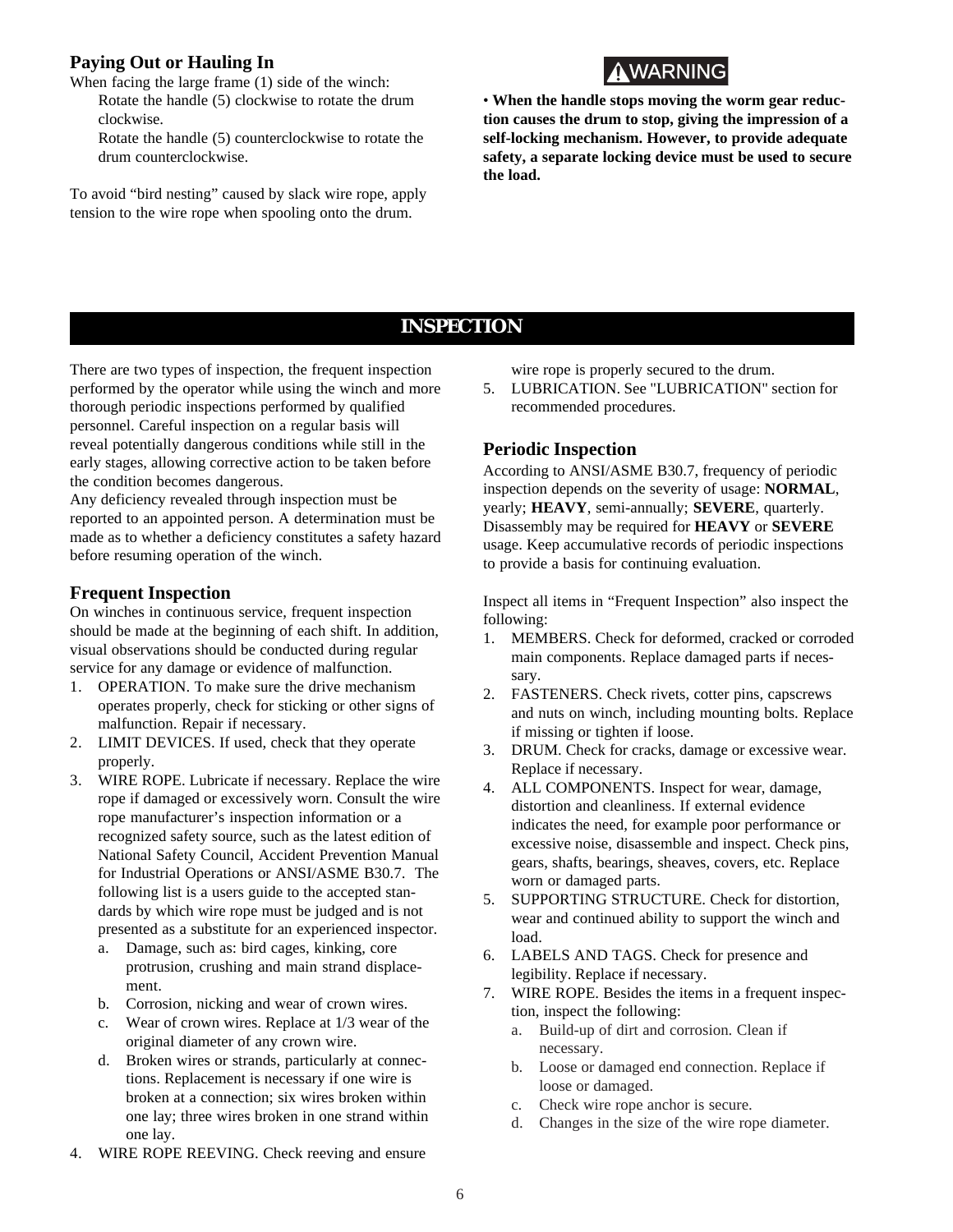Periodically measure the diameter of the wire rope from crown-to-crown throughout the life of the wire rope. The actual diameter should be recorded when the wire rope is under equivalent loading and in the same operating section. If the actual diameter of the wire rope has decreased more than 1/64 in. (0.4 mm) a through examination of the wire rope should be conducted by an experienced inspector to determine the suitability of the wire rope to remain in service. (see Dwg. MHTPA0056).



(Dwg. MHTPA0056)

### **AWARNING**

• **Never use a winch that inspection indicates is defective.**

#### **Winches Not in Regular Use**

A winch which has been idle for a period of one month or more, but less than six months, shall be given an inspection conforming with the requirements of "Frequent Inspection" before being placed into service. A winch which has been idle for a period of over six months shall be given a complete inspection conforming with the requirements of "Periodic Inspection". Standby winches shall be inspected at least semi-annually in accordance with the requirements of "Frequent Inspection". If abnormal operating conditions apply winches may require a more frequent inspection.

#### **Testing**

#### **Operational Tests**

Prior to initial use, all new, altered or repaired winches shall be tested to ensure proper operation.

- a) Operate winch in both directions with no load.
- b) Check operation of limit switches, and locking or safety devices when provided.
- c) Check all tie-downs are secure.
- d) Check all covers and guards are installed.

#### **Rated Load Test**

Prior to initial use, all new, extensively repaired, or altered winches shall be tested by or under the direction of a qualified person, and a written report furnished confirming the rating of the winch. Test loads shall not be more than 110% of the rated line pull.

### **LUBRICATION**



#### **• Lubricate the winch regularly using only the recommended grease.**

#### **Gears**

Lubricate teeth of worm (4A) and drum (3). Brush with grease as often as necessary to keep teeth liberally covered with grease. If the grease becomes contaminated with sand, dirt or other abrasive materials, clean off old grease and brush on new. For temperatures -20° to 50° F (-29° to 10° C) use a multipurpose lithium-based EP 1 grease. For temperatures 30 $\degree$  to 120 $\degree$  F (-1 $\degree$  to 49 $\degree$  C) use a multipurpose lithium-based EP 2 grease.

#### **Grease Fittings**

Lubricate all grease fittings (8) quarterly, or more frequently, depending on severity of service. See assembly drawing for location of fittings (8). To access the grease fitting (8) on the inboard end of the drum, rotate the handle (5) until the grease fitting (8) is exposed. For temperatures -20 $\degree$  to 50 $\degree$  F (-29 $\degree$  to 10 $\degree$  C) use waterresistant EP 1 grease or equivalent. For temperatures 30°

to 120° F (-1° to 49° C) use water-resistant EP 2 grease or equivalent.

#### **Wire Rope**

Follow the wire rope manufacturer's instructions. At a minimum, observe the following guidelines.

### $\hat{A}$  CAUTION

#### **• Do not use an acid-based solvent. Only use cleaning fluids specified by the wire rope manufacturer.**

- 1. If there is dirt, rock dust or other foreign material on the surface of the rope, clean with a brush or steam.
- 2. Apply a wire rope lubricant or SAE 30 W oil.
- 3. Brush, drip or spray lubricant weekly, or more frequently, depending on severity of service.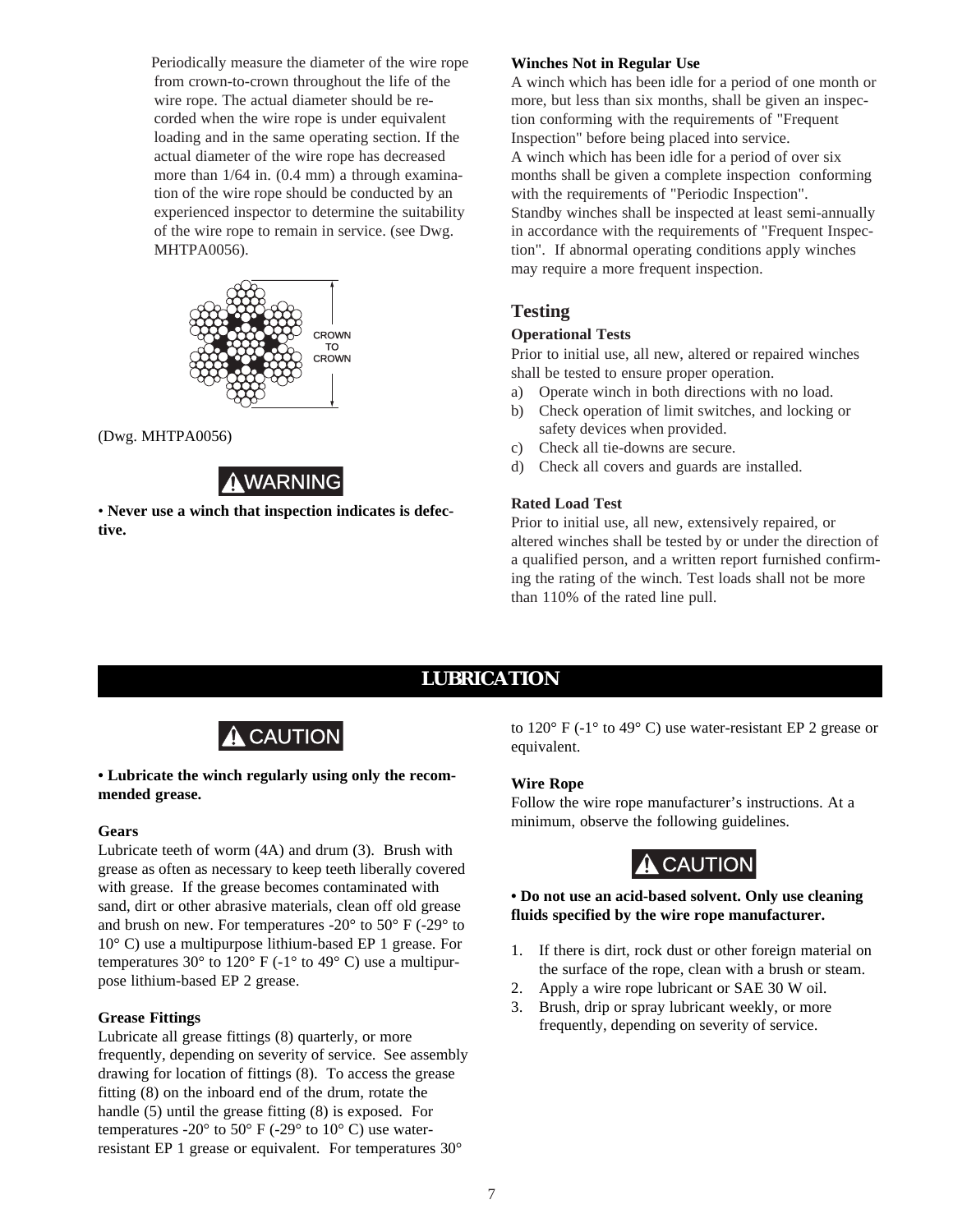### **AWARNING**

**• Never perform maintenance on the winch while it is supporting a load.**

**• Before performing maintenance, tag winch: DANGER - DO NOT OPERATE - EQUIPMENT BEING REPAIRED. • Only allow qualified service personnel to perform maintenance.**

**• After performing any maintenance on the winch, test winch to 110% of its rated capacity before returning to service.**

Make sure that all parts are in place and operating correctly. Replace worn or missing parts with genuine **WINTECH INTERNATIONAL** factory replacement parts.

#### **General Disassembly**

The following instructions provide the necessary information to disassemble, inspect, repair, and assemble the winch. An exploded drawing of the winch is provided in the Parts Section to assist part identification.

It is recommended that all maintenance work on the winch be performed on a sturdy work bench.

In the process of disassembling the winch, observe the following:

- 1. Never disassemble the winch any further than is necessary to accomplish the needed repair. A good part can be damaged during the course of disassembly.
- 2. Never use excessive force when removing parts. Tapping gently around the perimeter of a part with a soft hammer should be sufficient to loosen the part.
- 3. Do not heat a part with a flame to free it for removal, unless the part being heated is already worn or damaged beyond repair and no additional damage will occur to other parts.

In general, the winch is designed to permit easy disassembly and assembly. The use of heat or excessive force should not be required.

- 4. When grasping a part in a vise, always use leathercovered or copper-covered vise jaws to protect the surface of the part and help prevent distortion. This is particularly true of threaded members and shafts.
- 5. Do not remove any part which is press fit in or on a subassembly unless the removal of that part is necessary for repairs or replacement.

#### **Winch Disassembly**

- 1. Remove the wire rope from the winch. Remove winch from its mounting and take to a suitable work area.
- 2. Remove handle (5) and gear cover (14) if used.
- 3. Drive roll pin (9A) out of small frame (2). Use a tapered starter punch to loosen the pin, then use a long, thin punch to drive through roll pin (9A).
- 4. Remove small frame (2). Slide drum (3) off drum shaft (6).
- 5. If the drum shaft (6) needs to be removed, drive out roll pin (9A) which secures drum shaft (6) to large frame (1). Carefully remove drum shaft (6) by tapping it out with a hammer and note which end was installed in large frame (1).
- 6. Rotate the worm assembly (4) until there is enough clearance between the large frame (1) and the worm (4A) to remove roll pin (9B). Drive out roll pin (9B) which secures worm shaft (7) to worm (4A).
- 7. Remove worm shaft (7) out of the top of large frame (1). The top of the large frame (1) is the side where the handle (5) is attached. Remove worm (4A).
- 8. For each worm bushing (10) to be removed, remove its grease fitting (8). Place the claws of a hammer under the head of the fitting (8) and pry up.
- 9. Press out, or carefully drive out, bushings (10).

#### **Cleaning, Inspection and Repair**

Use the following procedures to clean, inspect, and repair the components of the winch.

#### **Cleaning**

Clean all winch component parts in solvent. The use of a stiff bristle brush will facilitate the removal of accumulated dirt and sediments on the gears, frames and drum. Dry each part using low pressure, filtered compressed air.

#### **Inspection**

All disassembled parts should be inspected to determine their fitness for continued use. Pay particular attention to the following:

- 1. Inspect all gears for worn, cracked, or broken teeth.
- 2. Inspect shafts for ridges caused by wear. If ridges caused by wear are apparent on shafts, replace the shaft.
- 3. Inspect all threaded items and replace those having damaged threads.
- 4. Inspect bushings (10) for wear, scoring or galling. Model W2 and W5 original bushing bore diameter is .814 in. (20.7 mm) replace bushing if bore diameter exceeds .870 in. (22 mm). Model W10 original bushing bore diameter is .752 in. (19.1 mm) replace bushing if bore diameter exceeds .810 in. (21 mm).

#### **Repair**

Actual repairs are limited to the removal of small burrs and other minor surface imperfections from gears and shafts. Use a fine stone or emery cloth for this work.

1. Worn or damaged parts must be replaced. Refer to the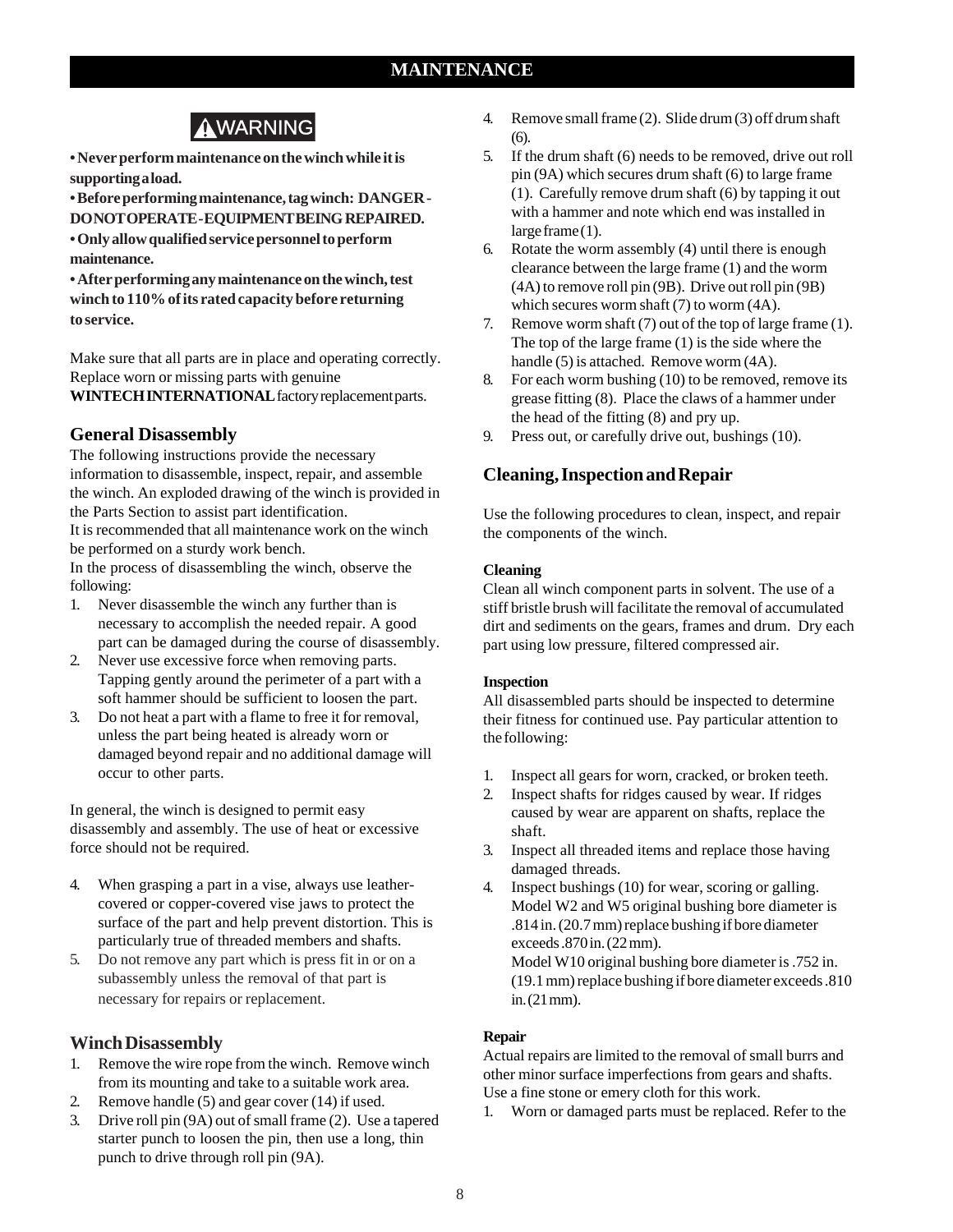applicable Parts Listing for specific replacement parts information.

- 2. Inspect all remaining parts for evidence of damage. Replace or repair any part which is in questionable condition. The cost of the part is often minor in comparison with the cost of redoing the job.
- 3. Smooth out all nicks, burrs, or galled spots on shafts and in bores.
- 4. Examine all gear teeth carefully, and remove nicks or burrs.
- 5. Polish the edges of all shaft shoulders to remove small nicks which may have been caused during handling.
- 6. Remove all nicks and burrs caused by lockwashers.

#### **Winch Assembly**

#### N NOTICE

#### **• Always replace roll pins (9A and 9B) if they have been removed.**

1. Install worm bushings (10) making sure they go in evenly and are fully seated.

a. To reinstall an old bushing (10). Align the grease fitting holes in the large frame (1) and bushing (10). Tap lightly with a hammer or press the bushing (10) into the large frame (1). Check grease fitting hole has remained aligned.

b. To install a new bushing (10). Tap lightly with a hammer or press bushing (10) into the large frame (1). Drill a hole in the bushing, through the grease fitting hole in the large frame (1). Use a #14 drill bit.



**• Pounding on the top of the grease fitting (8) will cause damage.**

- 2. Install grease fittings (8). Use a socket large enough to fit over the nipple, but small enough to press on the base of the fitting (8). Tap lightly.
- 3. If a new worm assembly (4) is being installed, disassemble the matched set of worm (4A) and worm shaft (7) by driving out roll pin (9B). Position worm (4A) in the large frame (1) with the roll pin hole at the bottom. Insert worm shaft (7) through top of large  $frame(1)$ .
- 4. Align holes in worm shaft (7) and worm (4A) and secure by installing roll pin (9B). On new worm assemblies (4), install a second roll pin (9B) for handle attachment.
- 5. Insert the end of drum shaft (6) having the longer distance between the end of the shaft and the roll pin hole into the large frame (1). Align the roll pin holes and secure by installing roll pin (9A).
- 6. Pack the interior of drum (3) with grease. Slide "toothed" end of drum (3) over drum shaft (6). If necessary, rotate the worm (4) or drum (3) to mate the teeth.
- 7. Align holes through small frame (2) and drum shaft (6). Secure by installing roll pin (9A).

### NOTICE NOTICE

**• If operation of the winch is difficult, the worm bushings (10) may be misaligned. To align bushings (10), tap gently with a rubber mallet on both ends of the worm assembly (4).**

#### **Test Check**

Upon completion of all winch maintenance and repairs check winch operation following procedures in the "INSTALLATION" section.

### **PARTS ORDERING INFORMATION**

The use of replacement parts other than **WINTECH INTERNATIONAL** will invalidate the Company's warranty. For prompt service and genuine WINTECH **INTERNATIONAL** parts, provide your nearest Distributor with the following:

- 1. Complete model number: W2, W5, and W10.
- 2. Part number and part description as shown in this manual.
- 3. Quantity required.

#### **Return Goods Policy**

**WINTECH INTERNATIONAL** will not accept any returned goods for warranty or service unless prior arrangements have been made and written authorization has been provided from the location the goods were purchased.



**• Continuing improvement and advancement of design may cause changes to this winch which are not included in this manual. Manuals are periodically revised to incorporate changes. Always check the manual edition number on the front cover for the latest issue.**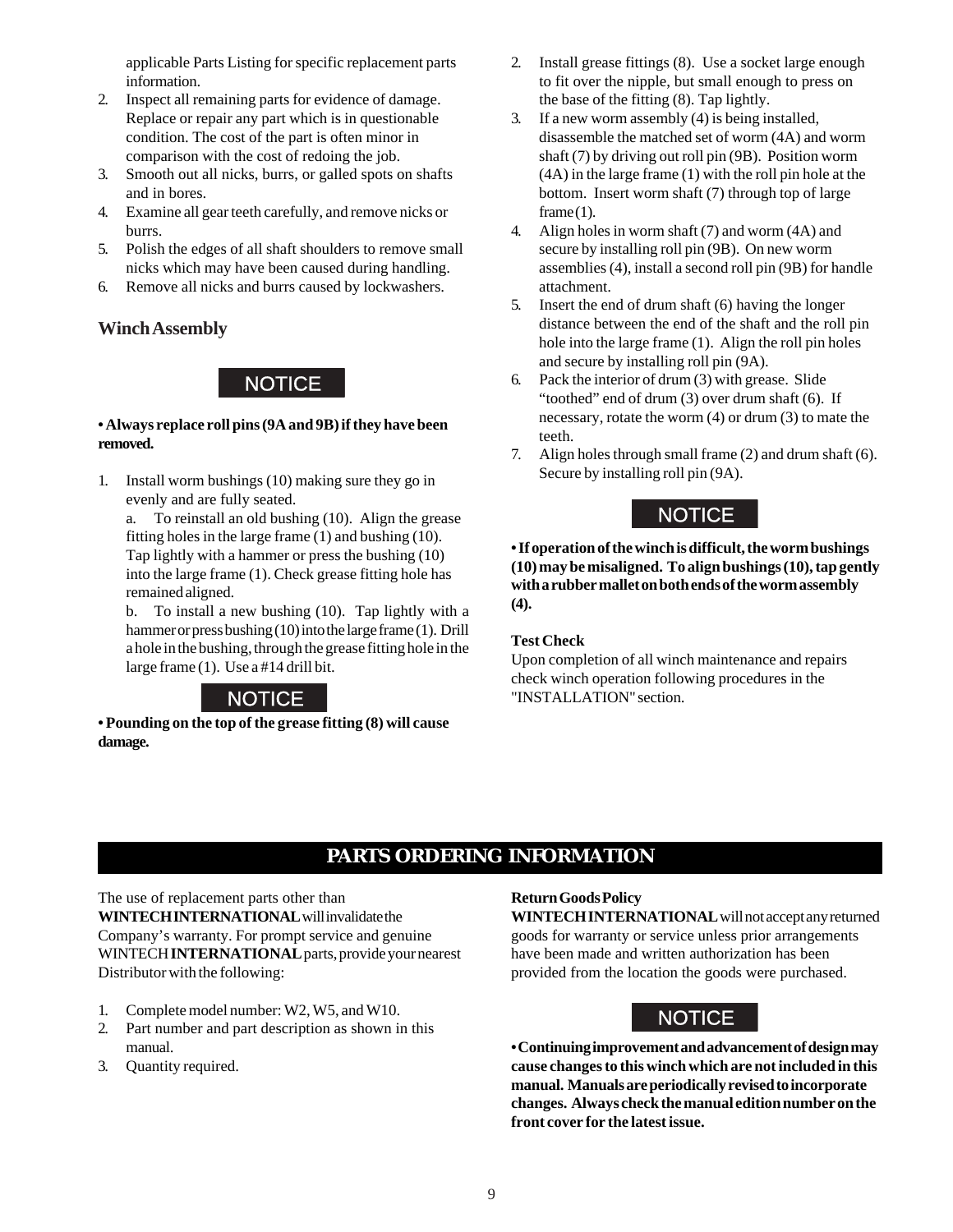### **W SERIES WINCH ASSEMBLY DRAWING AND PARTS LIST**

| <b>ITEM NO.</b> | <b>DESCRIPTION OF PART</b>                  | <b>TOTAL QTY.</b> | PART NO.            |                |                     |            |  |
|-----------------|---------------------------------------------|-------------------|---------------------|----------------|---------------------|------------|--|
|                 |                                             |                   | W <sub>2</sub>      | W <sub>5</sub> | $W7**$              | <b>W10</b> |  |
|                 | Large Frame                                 |                   | 1329                |                | 1327                |            |  |
| $\overline{2}$  | <b>Small Frame</b>                          |                   | 1330                |                | 1328                |            |  |
| 3               | Drum                                        |                   | Not Sold Separately |                | Not Sold Seperately |            |  |
| 4               | Worm Assembly (Incl's items<br>4A. 7 and 9A |                   | $397-A$             |                | $377-A$             |            |  |
| 4A              | Worm                                        |                   | Order item no. 4    |                | Order item no. 4    |            |  |
| 5               | Handle (Incl's 12 items)                    |                   | $863 - 1$           |                | $863 - 2$           |            |  |
| 6               | Drum Shaft                                  |                   | <b>B229</b>         | 396            | 381                 | 382        |  |
| 7               | Worm Shaft                                  |                   | Order item no. 4    |                | Order item no. 4    |            |  |
| $\cdot$ 8       | <b>Grease Fitting</b>                       | see (             | 53477(3)            |                | 53477(4)            |            |  |
| <b>9A</b>       | Roll Pin                                    | $\overline{2}$    | 71001135            |                | 71001143            |            |  |
| $-9B$           | Roll Pin                                    | $\overline{2}$    | 71001135            |                | 52332               |            |  |
| $\cdot$ 10      | Worm Bushing                                | $\overline{2}$    | 1334-1              |                | 1334-2              |            |  |
| 11              | Wire Rope Anchor                            |                   | 51088               |                | 50980               |            |  |
| 12              | <b>Cotter Pin</b>                           |                   | 54165               |                |                     |            |  |
| 13              | <b>Warning Tag</b>                          |                   | 71056410            |                |                     |            |  |
| $14*$           | Gear Cover                                  |                   | 6191                |                | 6192                |            |  |
| $15*$           | <b>Screw</b>                                | $\overline{4}$    | 71007009            |                |                     |            |  |
| 16              | Rivet                                       | $\mathbf{1}$      | 50915               |                |                     |            |  |

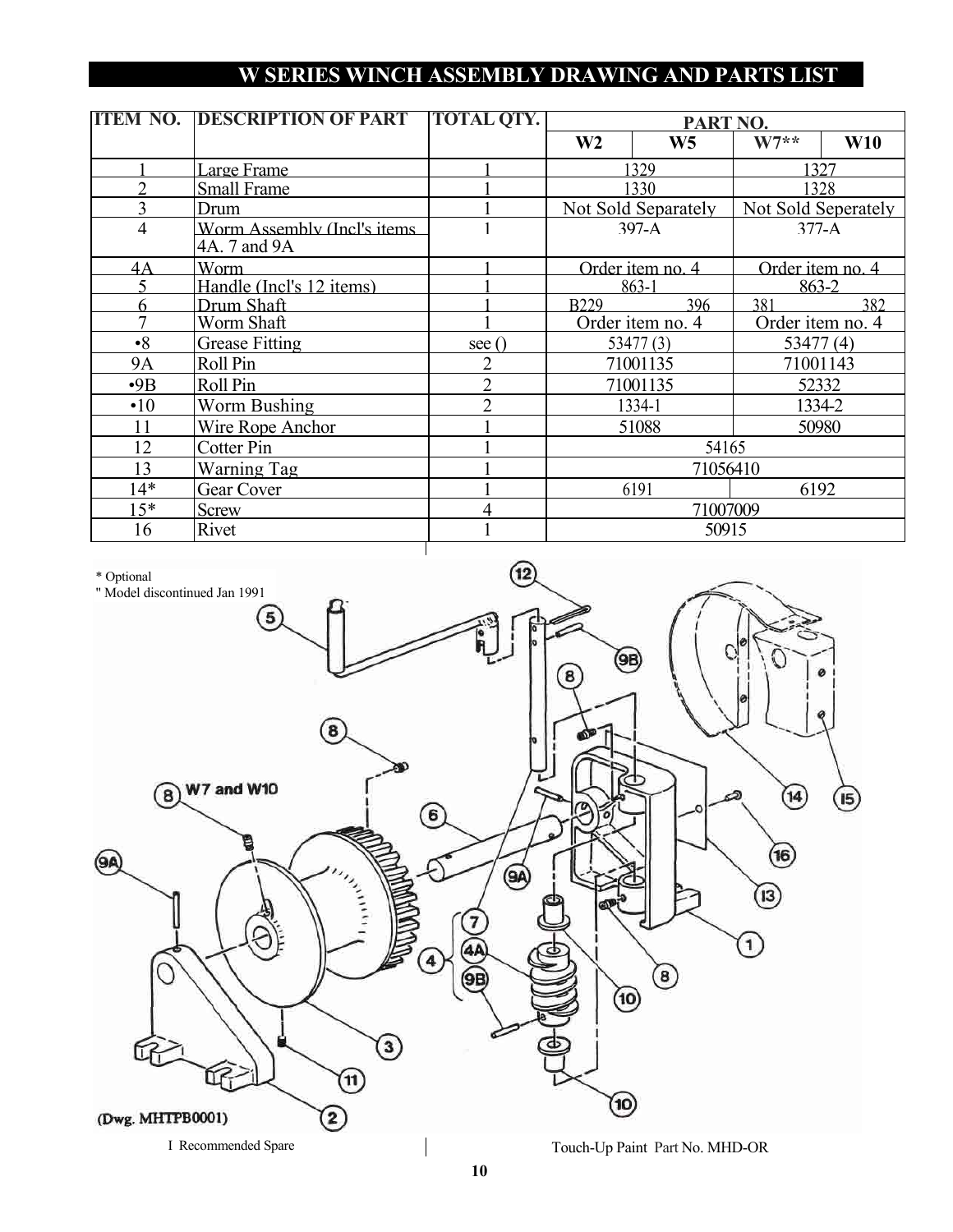### **HOIST AND WINCH LIMITED WARRANTY**

WINTECH INTERNATIONAL warrants to the original user its Hoists and Winches (Products) to be free of defects in material and workmanship for a period of one year from the date of purchase. WINTECH will repair, without cost, any Product found to be defective, including parts and labor charges, or at its option, will replace such Products or refund the purchase price less a reasonable allowance for depreciation, in exchange for the Product. Repairs or replacements are warranted for the remainder of the original warranty period.

If any Product proves defective within its original one year warranty period, it should be returned to any Authorized Hoist and Winch Service Distributor, transportation prepaid with proof of purchase or warranty card.

This warranty does not apply to Products which WINTECH has determined to have been misused or abused, improperly maintained by the user, or where the malfunction or defect can be attributed to the use of non-genuine WINTECH parts.

**WINTECH makes no other warranty, and all implied warranties including any warranty of merchantability or fitness for a particular purpose are limited to the duration of the expressed warranty period as set forth above. WINTECH's maximum liability is limited to the purchase price of the Product and in no event shall WINTECH be liable for any consequential, indirect, incidental, or special damages of any nature rising from the sale or use of the Product, whether based on contract, tort, or otherwise.**

**Note:** Some states do not allow limitations on incidental or consequential damages or how long an implied warranty lasts so that the above limitations may not apply to you.

This warranty gives you specific legal rights and you may also have other rights which may vary from state to state.

### **IMPORTANT NOTICE**

It is our policy to promote safe delivery of all orders.

This shipment has been thoroughly checked, packed and inspected before leaving our plant and receipt for it in good condition has been received from the carrier. Any loss or damage which occurs to this shipment while enroute is not due to any action or conduct of the manufacturer.

#### **VISIBLE LOSS OR DAMAGE**

If any of the goods called for on the bill of lading or express receipt are damaged or the quantity is short, do not accept them until the freight or express agent makes an appropriate notation on your freight bill or express receipt.

#### **CONCEALED LOSS OR DAMAGE**

When a shipment has been delivered to you in apparent good condition, but upon opening the crate or container, loss or damage has taken place while in transit, notify the carrier's agent immediately.

#### **DAMAGE CLAIMS**

You must file claims for damage with the carrier. It is the transportation company's responsibility to reimburse you for repair or replacement of goods damaged in shipment. Claims for loss or damage in shipment must not be deducted from the WINTECH INTERNATIONAL invoice, nor should payment ofWINTECH INTERNATIONAL invoice be withheld awaiting adjustment of such claims as the carrier guarantees safe delivery.

You may return products damaged in shipment to us for repair, which services will be for your account and form your basis for claim against the carrier.